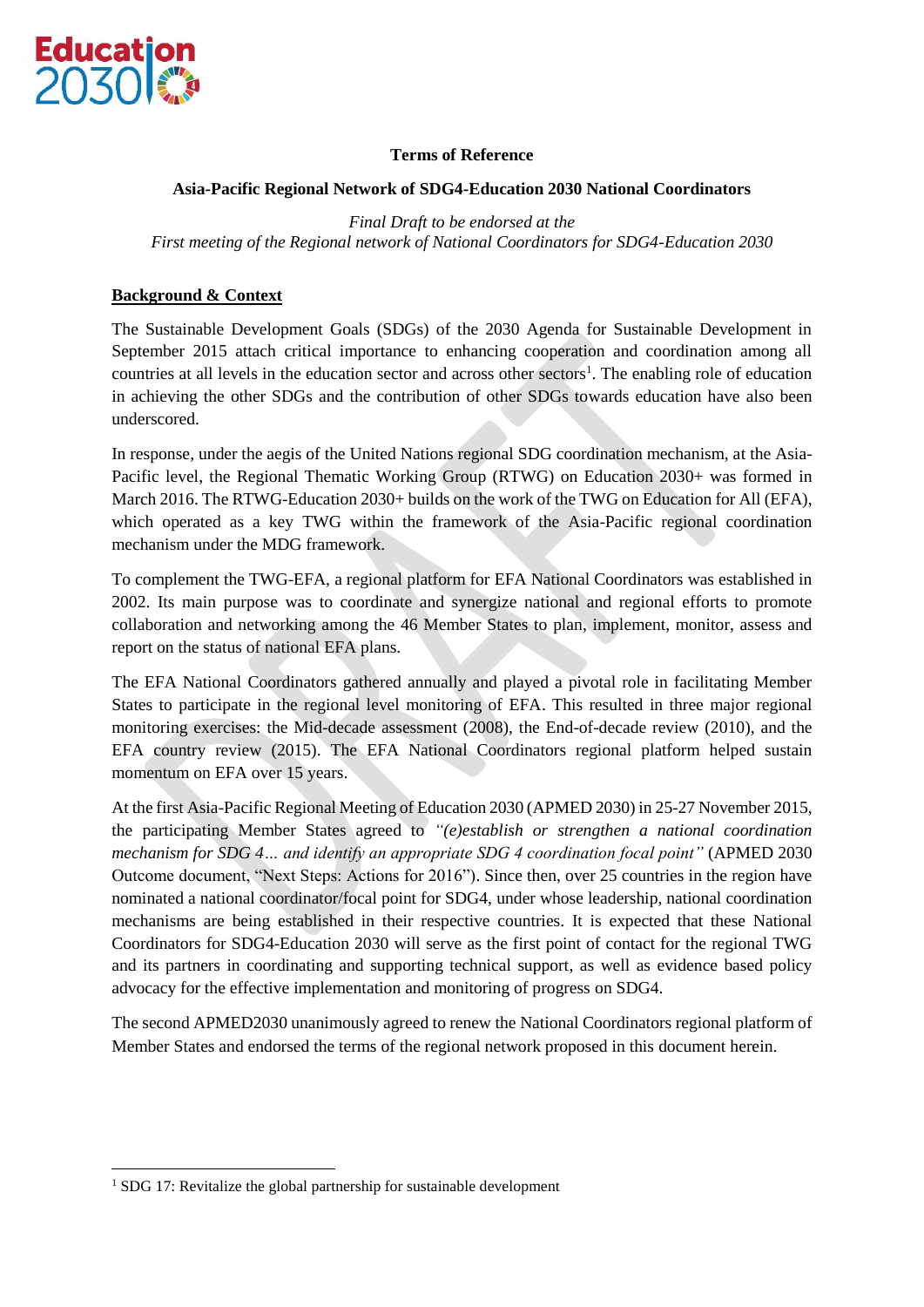# **Objective**

To serve as a regional platform for SDG4 National Coordinators for sharing of knowledge, good practices and experience, as well as for promoting south-south-north cooperation, for the effective implementation and progress monitoring of SDG4-Education 2030.

### **Members**

- National Coordinators of SDG4-Education 2030 or their representatives/alternates (Member States)
- RTWG Education 2030+ (mainly represented by the Co-chairs UNESCO and UNICEF)
- Asia-Pacific regional representatives of the SDG4-Education 2030 Global Steering Committee
- SDG4 focal points of the sub-regional organizations [Southeast Asian Ministers of Education Organization (SEAMEO), Association of Southeast Asian Nations (ASEAN), South Asian Association for Regional Cooperation (SAARC), Pacific Islands Forum Secretariat (PIFS)
- Secretariat: UNESCO Bangkok

# **Proposed profile of National Coordinators**

- Senior level official (preferably Director-General level or above) from the ministry of education responsible for the overall national education sector policy and plans:
	- o *If the national coordinator will to be at the minister or vice-minister level, a "focal point" at a Director-General/Deputy Director-General/Director level or technical officer level, should be appointed, who will be given with the responsibility for daily coordination and contact with UNESCO Bangkok (Secretariat).*
	- o *Where there is more than one responsible ministry for the education sector (e.g. basic and higher education; general education and TVET, etc.) there should be a focal point in each of the ministry concerned, and one overall coordinator.*
	- o *In case there is no suitable position in the MoE (or relevant ministry for SDG4), the National Coordinator could be the Secretary-General of the National Commission for UNESCO.*
- Have a convening role for broader partnerships around SDG4-Education 2030;
- Have excellent communication skills:
- Be available to represent its ministry in key regional meetings on Education 2030;
- Be given time and other logistical support to carry out their functions effectively by their host ministries; and
- Have alternates who can represent him/her when required.

### **Main functions of the regional network**

The regional network of SDG4 National Coordinators will serve as a regional platform for national coordinators to share knowledge and experiences on implementing and monitoring SDG4-Education 2030 through:

- Building partnerships and networks around SDG4-Education 2030 to stimulating and guiding a holistic vision of education as per SDG4, including response to emerging challenges;
- Providing synergy between education and other sectors in support of the broader SDG framework;